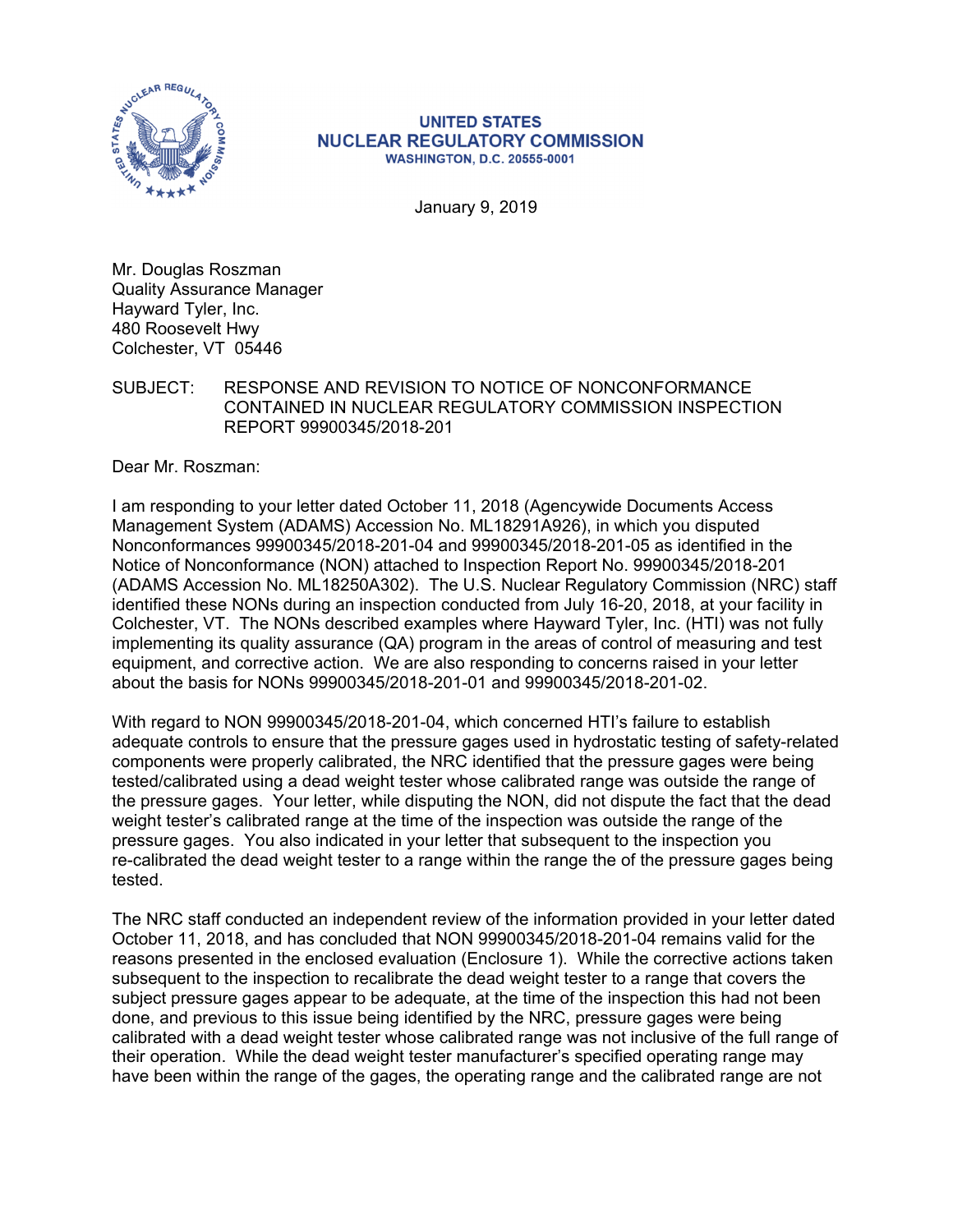one and the same. The calibrated range of the dead weight tester provides the necessary assurance of the accuracy of the pressure gages used in safety-related applications.

You also disputed NON 99900345/2018-201-05, which concerned three examples where HTI failed to take adequate corrective actions in response to NONs identified in NRC Inspection Report 99900345/01-201 (ADAMS Accession No. ML003770586). Specifically, the NRC identified that HTI failed to take adequate corrective actions for previously identified issues concerning the procurement of material, the independence of the QA director, and control of weld material. With respect to Example 1 of NON 99900345/2018-201-05 (which was also cited as Example 2 of NON 99900345/2018-201-03), your letter states that "HTI does not agree with the wording "without reviewing the suitability of the material or assuring that the material conformed to the purchase order requirements of the customer."" With regard to Example 2 of the NON, your letter provided the rational as to why you believe that the examples cited in the inspection report did not constitute a lack of independence between quality assurance personnel and those actually performing the work. With regard to Example 3 of the NON, your letter explained why you believe that weld material was in fact being properly controlled and that all weld material being utilized for safety-related work was verified as acceptable by quality control prior to use.

With respect to Example 1 of NON 99900345/2018-201-05, we do not agree that HTI implemented adequate controls associated with the procurement of the subject weld wire in accordance with the requirements specified in the customer's purchase orders. Specifically, HTI did not adequately audit nor obtain a certified material test report from the material's manufacturer in accordance with the requirements of the American Society of Mechanical Engineers Boiler and Pressure Vessel Code. With respect to Examples 2 and 3 of NON 99900345/2018-201-05, upon, further review, and based upon the explanation provided in your letter of October 11, 2018, we agree that these two examples, a nonconformance associated with Criterion XVI of Appendix B to Title 10 of the *Code of Federal Regulations* (10 CFR) Part 50 did not occur. Consequently, we will be revising NON 99900345-201-05 to include just the one example cited above (Example 1).

In addition to disputing aspects of the two NONs discussed above, you also raised questions regarding the NRC requirements associated with specific portions of NONs 99900345/2018- 201-01 and 99900345/2018-201-02. Specifically, with regard to 99900345/2018-201-01, your letter states that, "HTI is not aware of a specific requirement that requires "the quality manual to contain additional attachments or appendices to address the gaps between a Quality Systems Program based upon ISO 9001:2008 and ASME NCA-3800/4200 or even 10CFR50 Appendix B."" We agree that there is no specific NRC requirement for a supplier of safety-related materials to have a quality manual that specifically addresses any such gaps; however, the basis of the NON was not so much based upon the gaps in the subject manual but more upon the lack of objective evidence associated with HTI's audit of the subject supplier and the inability of the NRC inspectors to obtain auditable information regarding the scope and depth of the audit that was performed. We have revised NON 99900345-208-201-01 to clarify the issue (Enclosure 2).

With respect to NON 99900345/2018-201-02, your letter stated that "HTI is not aware of a specific document identifying that "10CFR50 Appendix B as being applicable" is specifically required to be identified on purchase orders." We do not agree, Criterion IV of Appendix B to 10 CFR Part 50 specifically states that … "Measures shall be established to assure that applicable regulatory requirements, design bases, and other requirements which are necessary to assure adequate quality are suitably included or referenced in the documents for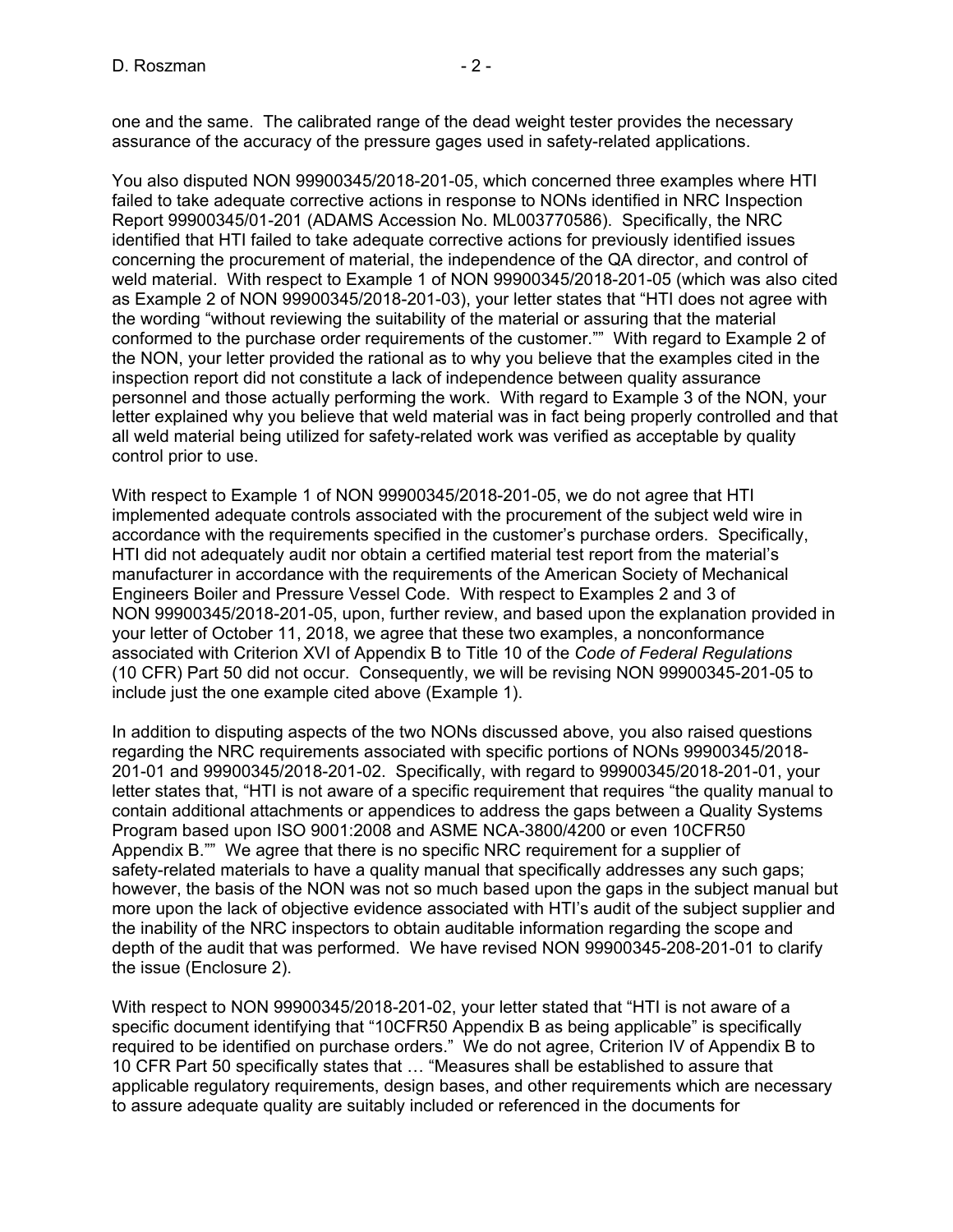procurement of material, equipment, and services, whether by the applicant or by its contractors or subcontractors." The NRC's position on this subject is further explained in NRC Regulatory Guide 1.234, "Evaluating Deviations and Reporting Defects and Noncompliance Under 10 CFR Part 21" which endorses Nuclear Energy Institute (NEI) 14.09, "Guidelines for Implementation of 10 CFR Part 21 Reporting of Defects and Noncompliance," Revision 1, February 2016 (ADAMS Accession No. ML16054A825).

The bases for the NRC's conclusions regarding this matter are provided in Enclosure 1 to this letter. We have no further questions or comments at this time and may review the implementation of your corrective actions during a future NRC inspection to determine whether full compliance has been achieved and maintained.

In accordance with 10 CFR 2.390 of the NRC's "Rules of Practice," a copy of this letter will be made available electronically for public inspection in the NRC Public Document Room or from the NRC ADAMS, accessible from the NRC site at http://www.nrc.gov/readingrm/adams.html.

Should you have any additional questions, please contact Greg Galletti of my staff at 301-415-1831.

Sincerely,

### */RA/*

Timothy J. McGinty, Director Division of Construction Inspection and Operational Programs Office of New Reactors

Docket No.: 99900345

Enclosures:

- 1. NRC Evaluation and Conclusion for NONs 99900345/2018-201-01, 02, 03, 04, and 05.
- 2. Notice of Nonconformance (Revised)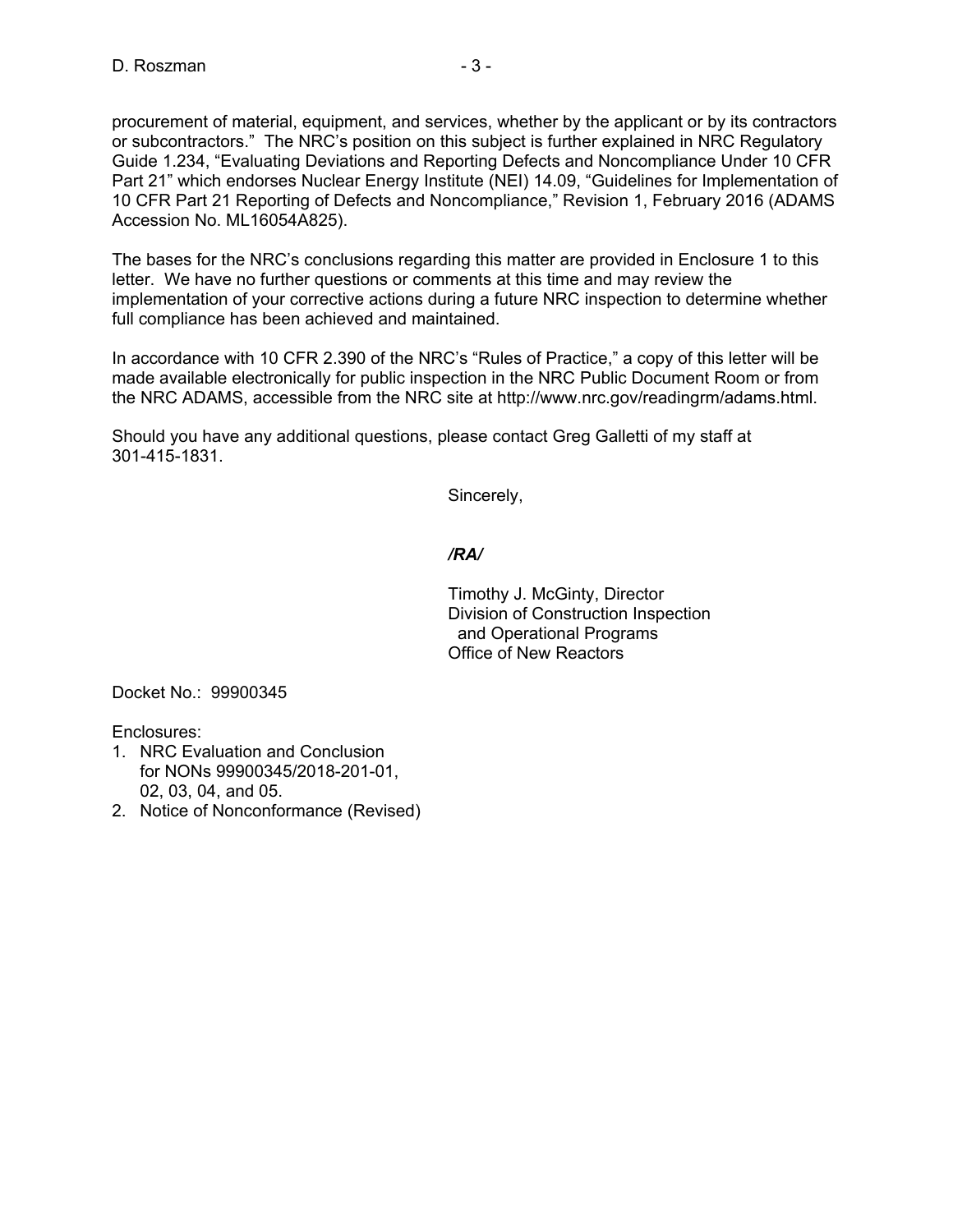SUBJECT: RESPONSE AND REVISION TO TWO NOTICES OF NONCONFORMANCE CONTAINED IN NUCLEAR REGULATORY COMMISSION INSPECTION REPORT 99900345/2018-201 Dated: January 9, 2019

DISTRIBUTION: Public ASakadales RidsOEMailCenter Resource NRO\_DCIP Distribution ConE\_Resource Doug.Roszman@haywardtyler.com

|                             |           | <b>ADAMS Accession No.: ML18334A289</b> | *via e-mail |           | NRO-002  |
|-----------------------------|-----------|-----------------------------------------|-------------|-----------|----------|
| l OFC.                      | NRO/DCIP  | NRO/DCIP                                | NRO/DCIP    | <b>OE</b> | NRO/DCIP |
| <b>NAME</b>                 | JJacobson | KKavanagh                               | GGalletti   | JPeralta* | TMcGinty |
| <b>DATE</b>                 | 11/30/18  | 12/20/18                                | 12/20/18    | 01/08/19  | 01/09/19 |
| <b>OFFICIAL RECORD COPY</b> |           |                                         |             |           |          |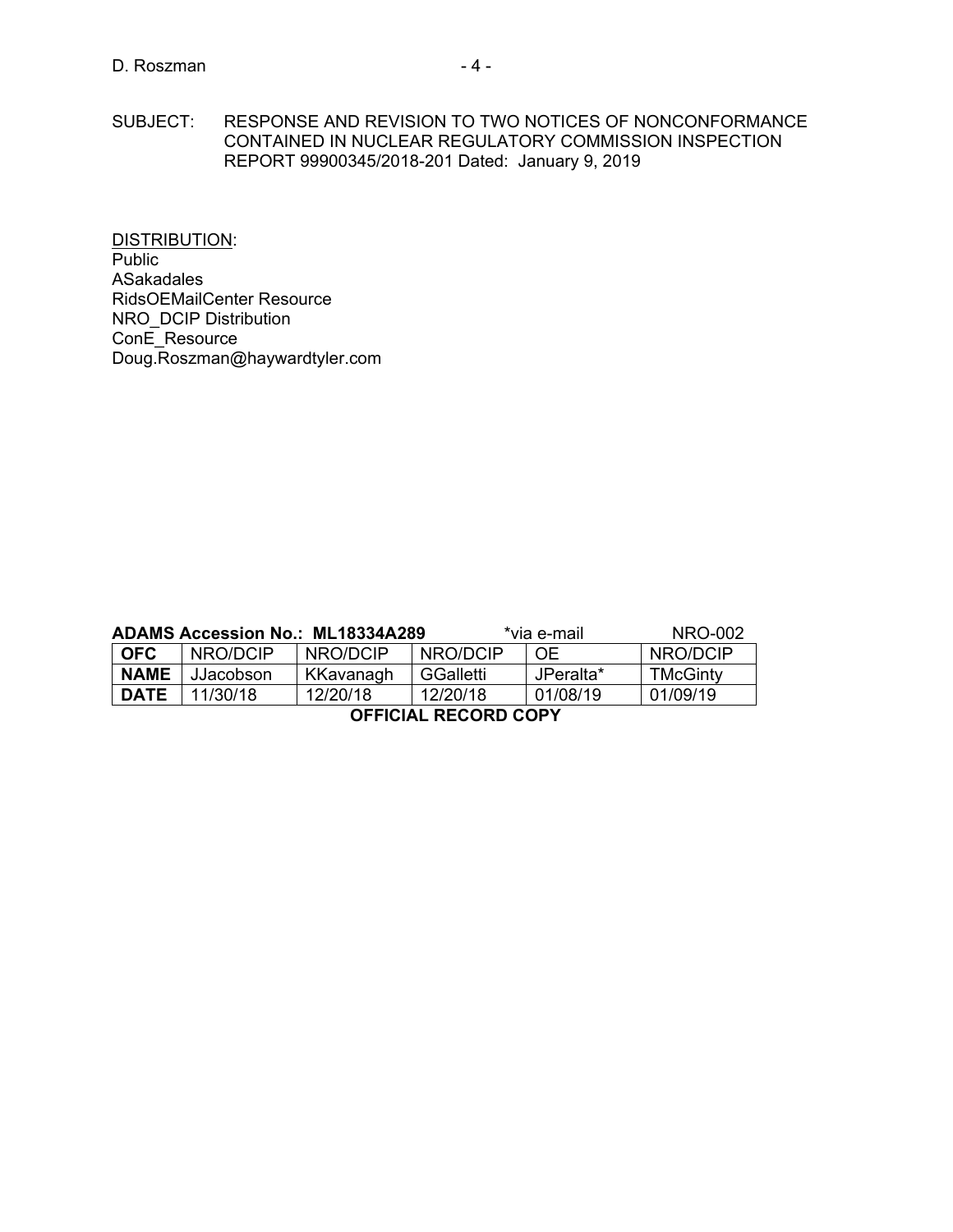### **NUCLEAR REGULATORY COMMISSION'S EVALUATION AND CONCLUSION**

#### **Statement of Nonconformance 99900345/2018-201-01 (original)**

Criterion VII, "Control of Purchased Material, Equipment, and Services" of Appendix B, "Quality Assurance Criteria for Nuclear Power Plants and Fuel Reprocessing Plants," to Title 10 of the *Code of Federal Regulations* (10 CFR) Part 50, "Domestic Licensing of Production and Utilization Facilities," states, in part, that, "Measures shall be established to assure that purchased material, equipment and services, whether purchased directly or through contractors and subcontractors, conform to the procurement documents. These measures shall include provisions, as appropriate, for source evaluation and selection, objective evidence of quality furnished by the contractor or subcontractor, inspection at the contractor or subcontractor source, and examination of products upon delivery."

Subsection NCA-3842.2, "Evaluation of the Qualified Material Organization's Program by Certified Material Organizations of Certificate Holders," of Section III, "Rules for Construction of Nuclear Facility Components," of the American Society of Mechanical Engineers (ASME) Boiler & Pressure Vessel (B&PV) Code 2015 Edition, states, in part, that, "Evaluation of a Material Organization's Quality System Program by parties other than the Society, as provided by NCA-3820(b), shall be performed in accordance with the requirements of (a) through (i) below [...] (b). The Quality System Manual (NCA-4253.1) shall be the party's guide for surveying and auditing the qualified Material Organization's continued compliance with the accepted Quality System Program.

Subsection NCA-4253.1, "Quality System Manual," in Section III of the ASME B&PV Code, 2015 Edition, states, in part, that, "The Quality Program shall be described and summarized in a Quality System Manual that shall be a major basis for demonstration of compliance with the rules of this Section."

Contrary to the above, as of July 20, 2018, HTI failed to establish adequate measures for source evaluation and selection of contractors and subcontractors to ensure that purchased material, equipment, and services conformed to procurement documents. Specifically, the U.S. Nuclear Regulatory Commission (NRC) inspection team determined that HTI failed to adequately qualify a material organization (MO) (i.e. castings) as an approved supplier in accordance with the requirements of NCA-3842.2. The NRC inspection team identified several instances in which the audit checklist did not provide sufficient objective evidence to support the conclusion that the MO had met the controls and applicable requirements of subsection NCA-3850, "Quality System Program Requirements." Furthermore, the NRC inspection team reviewed the quality manual of the MO to independently verify whether it met the applicable requirements of NCA-3800. The quality manual did not contain additional attachments or appendices to address the gaps between a Quality Systems Program based on the International Organization for Standardization (ISO) 9001:2008, "Quality Management System – Requirements" and an ASME B&PV NCA-3800 Quality Systems Program.

### **Specific Basis for Disputing the Nonconformance**

In its response to the NRC, HTI stated that "HTI is not aware of a specific requirement that requires "the quality manual to contain additional attachments or appendices to address the gaps between a Quality Systems Program based upon ISO 9001:2008 and ASME NCA-3800/4200 or even 10CFR50 Appendix B.""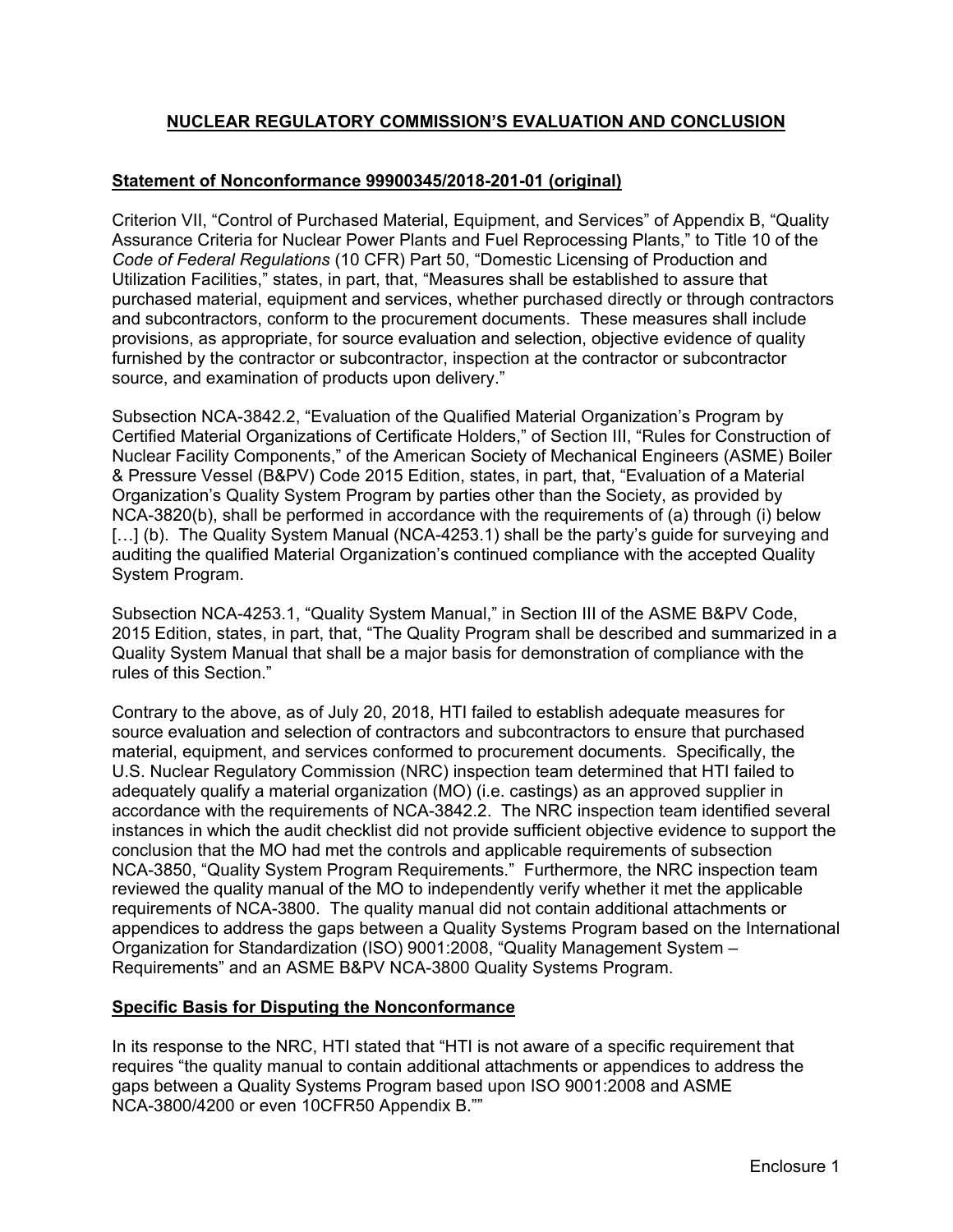### **NRC Evaluation of Vendor's Response**

The NRC staff has evaluated HTI's response and has concluded that Nonconformance 99900345/2018-201-01 occurred as stated in our letter dated September 11, 2018. The basis for this determination is as follows:

The NRC staff considered available regulatory guidance, the NRC inspection report, HTI's response, and held additional discussions with HTI management. While we agree that there is no specific NRC requirement for a supplier of safety-related materials to have a quality manual that specifically addresses any such gaps, the basis of the NON was not so much based upon the gaps in the subject manual but more upon the lack of objective evidence associated with HTI's audit of the subject supplier and the inability of the NRC inspectors to obtain auditable information regarding the scope and depth of the audit that was performed. NON 99900345- 208-201-01 has been revised to clarify the issue (Enclosure 2).

### **Statement of Nonconformance 99900345/2018-201-02 (original)**

Criterion IV "Procurement Document Control," states, in part that, "Measures shall be established to assure that applicable regulatory requirements, design bases, and other requirements which are necessary to assure adequate quality are suitably included or referenced in the documents for procurement of material, equipment, and services, whether by the applicant or by its contractors or subcontractors."

Contrary to the above, as of July 20, 2018, HTI failed to include the applicable regulatory requirements in its safety-related procurement documents for material and services procured as basic components to safety-related equipment which is necessary to ensure that adequate quality assurance is suitably included or referenced. Specifically, HTI did not impose the requirements of Appendix B to 10 CFR Part 50 in its safety-related procurement documents for materials and services procured as basic components. Procurement documents shall specify compliance with the requirements of Appendix B to 10 CFR Part 50 to ensure that adequate quality assurance is applied and passed down to the sub-suppliers.

### **Specific Basis for Disputing the Nonconformance**

In response to the nonconformance, HTI stated that HTI is not aware of a specific document identifying that ""10CFR50 Appendix B as being applicable" is specifically required to be identified on purchase orders.""

### **NRC Evaluation of Vendor's Response**

The NRC staff has evaluated HTI's response and has concluded that NON 99900345/2018-201- 02, occurred as stated in our letter dated September 11, 2018. The basis for this determination is as follows:

The NRC staff considered the available regulatory guidance, the NRC inspection report, HTI's response, and held discussions with HTI management. The NRC staff does not agree with HTI's contention that Appendix B requirements are not required to be specified on purchase orders for safety-related items and services. Criterion IV of Appendix B to 10 CFR Part 50 specifically states that … "Measures shall be established to assure that applicable regulatory requirements [emphasis added], design bases, and other requirements which are necessary to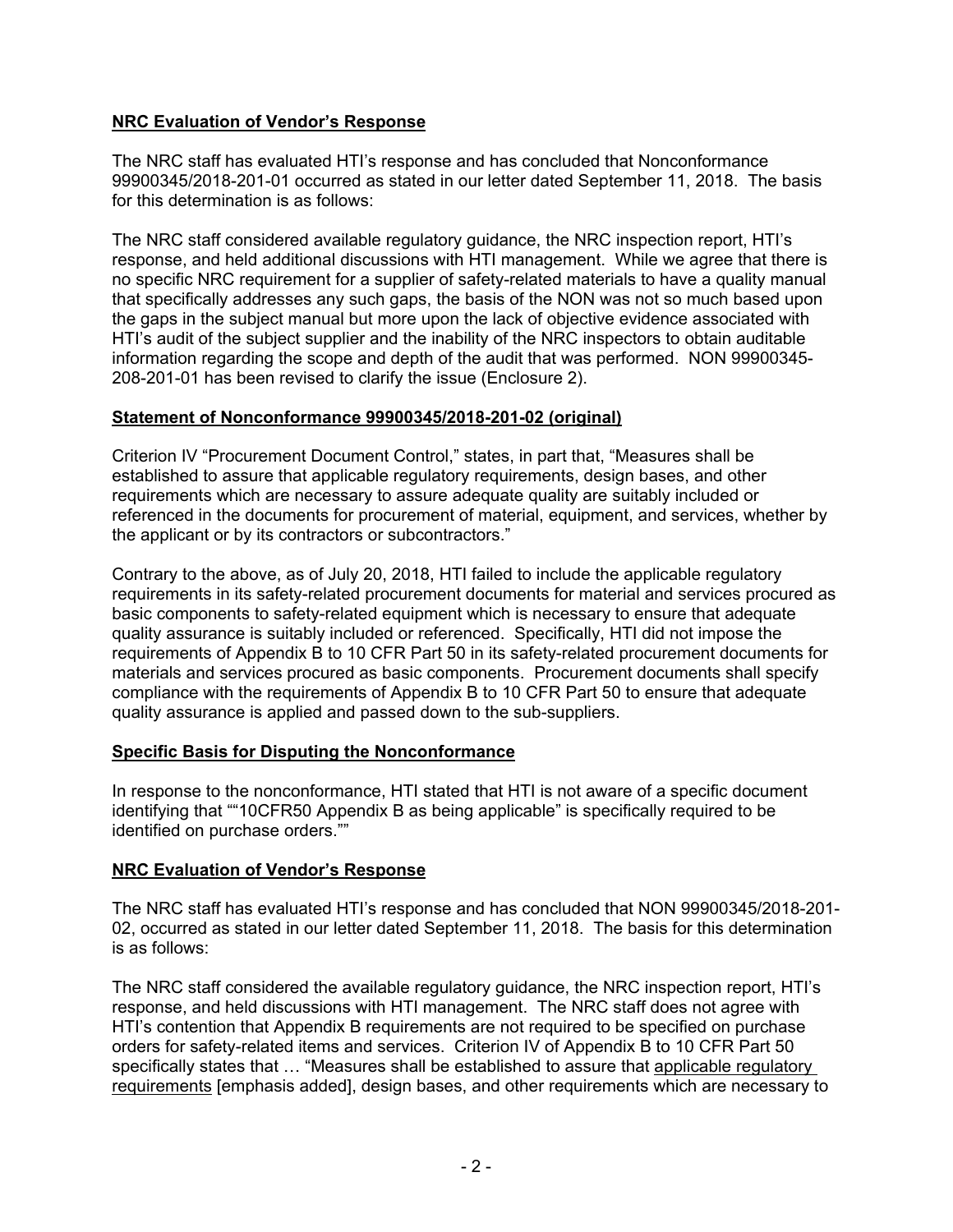assure adequate quality are suitably included or referenced in the documents for procurement of material, equipment, and services, whether by the applicant or by its contractors or subcontractors."

In addition, the NRC's position with regard to procurement documents are addressed in NRC Regulatory Guide 1.234, "Evaluating Deviations and Reporting Defects and Noncompliance Under 10 CFR Part 21." This regulatory guide endorses Nuclear Energy Institute (NEI) 14.09, "Guidelines for Implementation of 10 CFR Part 21 Reporting of Defects and Noncompliance," Revision 1, February 2016 (Agencywide Document Access Management System (ADAMS) Accession No. ML16054A825). Specifically, paragraph 6.5 of NEI 14-09 states, "For nuclear power plants, the applicable quality assurance requirements for procuring basic components are specified in 10 CFR Part 50, Appendix B. Specifically, Criterion IV, "Procurement Document Control" of Appendix B requires that purchasers contractually impose Appendix B quality assurance requirements on suppliers supplying safety-related materials, parts and services. Thus, for procurements of basic components, which impose 10 CFR Part 21 requirements on suppliers, the procurement documents should also impose the applicable Appendix B quality assurance requirements on the supplier."

## **Statement of Nonconformance 99900345/2018-201-03 (original)**

Criterion VII, "Control of Purchased Material, Equipment, and Services," of Appendix B to 10 CFR Part 50, states, in part, that, "Measures shall be established to assure that purchased material, equipment, and services, whether purchased directly or through contractors and subcontractors, conform to the procurement documents. These measures shall include provisions, as appropriate, for source evaluation and selection, objective evidence of quality furnished by the contractor or subcontractor, inspection at the contractor or subcontractor source, and examination of products upon delivery."

Contrary to the above, as of July 20, 2018, HTI failed to establish measures to assure that services, whether purchased directly or through contractors and subcontractors, conform to the procurement documents. Specifically, the NRC inspectors determined that:

- 1. HTI performed limited-scope audits of its commercial supplier's QA program rather than commercial-grade surveys, to verify how the identified critical characteristics were controlled, specific to the service procured (i.e. machining services).
- 2. HTI procured welding material from a commercial supplier, in October 2017 and used the commercial welding material in safety-related applications without reviewing the suitability of the material or assuring that the material conformed to the purchase requirements of the customer.

## **Specific Basis for Disputing the Nonconformance**

HTI did not dispute Example 1. With regard to Example 2, HTI stated that "HTI does not agree with the wording "without reviewing the suitability of the material or assuring that the material conformed to the purchase order requirements of the customer."" In its letter, HTI explained that a survey was conducted prior to procuring the subject material and that samples of the material were also sent out to an independent laboratory for material testing to ensure the relevant material specifications were met.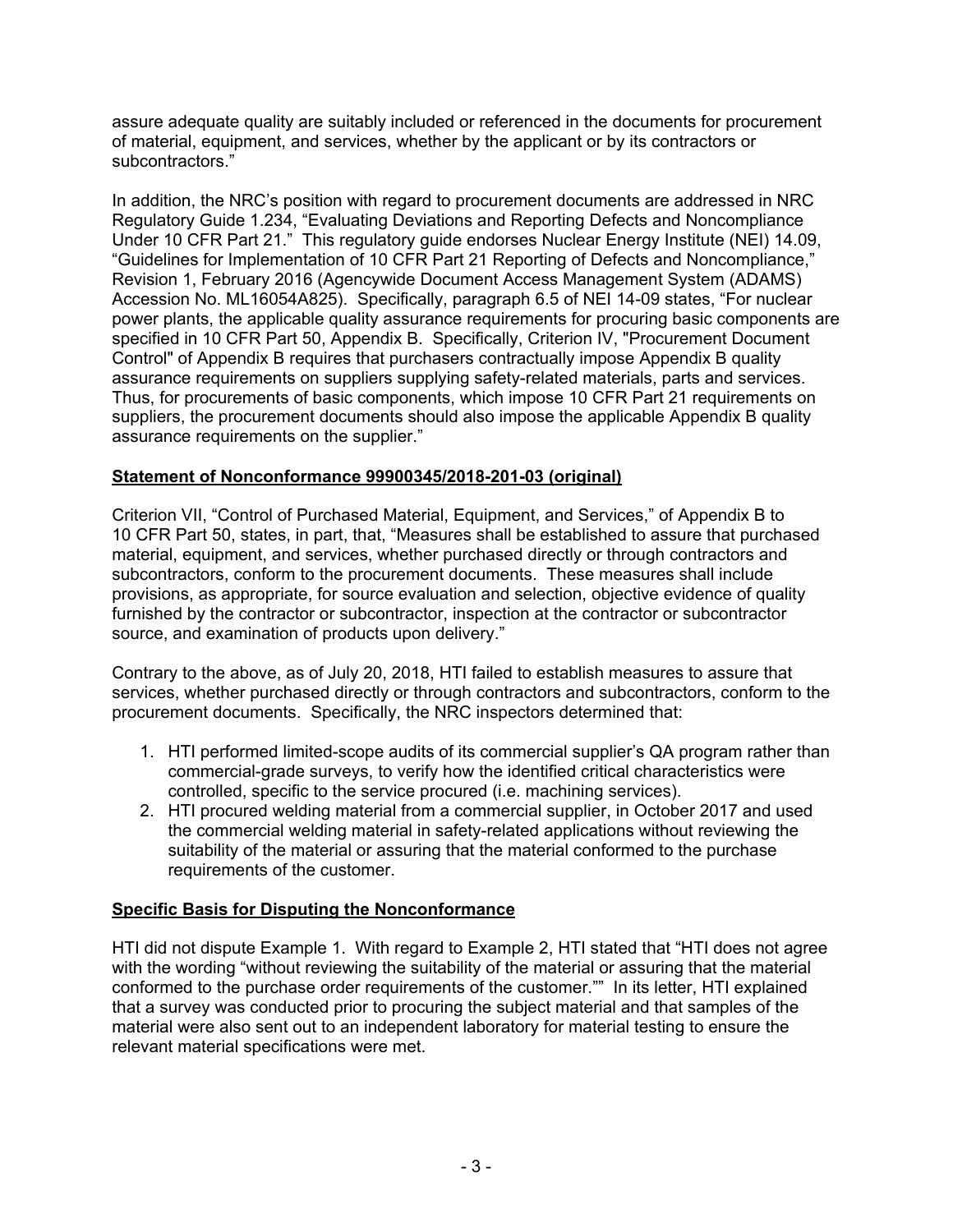### **NRC Evaluation of Vendor's Response**

The NRC staff has evaluated HTI's response and has concluded that Example 2 of NON 99900345/2018-201-03, occurred as stated in our letter dated September 11, 2018. The NRC staff considered the available regulatory guidance, the NRC inspection report, HTI's response, and held additional discussions with HTI management. Specifically, the NRC staff considered the additional information provided by HTI, including copies of CMTRs from an approved testing laboratory of weld wire samples taken by HTI from two wire spools at the wire manufacturer (which apparently were not made available for review by the inspectors during the inspection). Based upon the information presented, we still believe that HTI has not provided sufficient documented evidence to confirm the suitability of the weld material in question. While the CMTRs provided address the suitability of the material for the specific samples that were taken, HTI did not provide sufficient documented evidence to demonstrate that the wire spools contained wire that originated from homogeneous source material. The wire manufacturer is only an intermediary processor of the wire and not the provider of the source material, which was an unqualified source material supplier in China. While HTI stated to have also conducted a surveillance of the source material supplier in China, HTI did not provide sufficient documentation to demonstrate that this surveillance occurred and was sufficient to ensure proper material controls were in place to ensure the traceability and homogeneity of the material supplied. The NRC staff also noted that the weld wire was used in ASME B&PV Code-related activities. HTI did not meet the requirements of the ASME B&PV Code for adequately auditing the material supplier in China as a qualified material organization, nor did the CMTRs provided originate from the material's manufacturer, as specified by the Code and detailed in the inspection report.

### **Statement of Nonconformance 99900345/2018-201-04 (original)**

Criterion XII, "Control of Measuring and Test Equipment," of Appendix B to 10 CFR Part 50, states, in part, that, "measures shall be established to assure that tools, gages, instruments, and other measuring and testing devices used in activities affecting quality are properly controlled, calibrated, and adjusted at specified periods to maintain accuracy within necessary limits."

Criterion V, "Instructions, Procedures, and Drawings," of Appendix B to 10 CFR Part 50, states, "Activities affecting quality shall be prescribed by documented instructions, procedures, or drawings, of a type appropriate to the circumstances and shall be accomplished in accordance with these instructions, procedures, or drawings. Instructions, procedures, or drawings shall include appropriate quantitative or qualitative acceptance criteria for determining that important activities have been satisfactorily accomplished."

HTI's Quality Assurance Manual Section 12, "Control of Measuring and Test Equipment," Subsection 12.3 states, in part, that, "calibration activities will be performed in accordance with written procedures prepared by the QC [Quality Control] inspector and reviewed and approved by the Quality Assurance Director (QAD). These procedures include the basis and method of calibration, allowable tolerance and other controls that assure that M&TE [measuring and test equipment] is properly adjusted at specified period of use intervals." Further, it states, "Pressure gauges used for hydrostatic test will be calibrated against a standard dead weight tester before each test or series of tests. A series is that group of tests using the same gauge, which is conducted within a period not exceeding two weeks. Analog type gauges will have a range of not less than 1½ times nor more than 4 times the test pressure."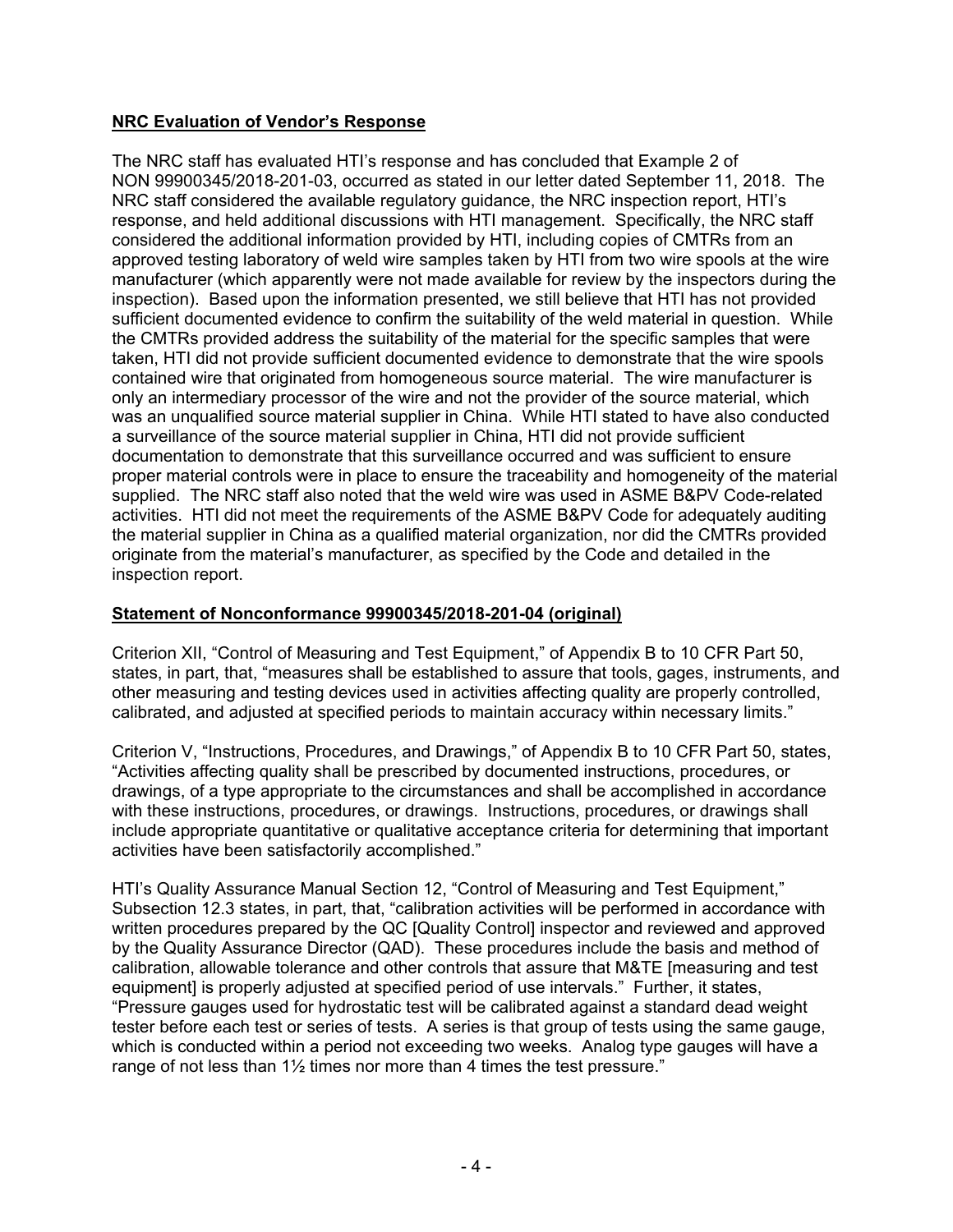Contrary to the above, as of July 20, 2018, HTI failed to establish adequate controls to ensure that the pressure gauges used in hydrostatic testing of safety-related components affecting quality were properly calibrated and adjusted at specified periods to maintain their accuracy within necessary limits using a written calibration procedure. Specifically, the NRC inspection team determined that the pressure gauge used during hydrostatic testing of three ASME Section III safety-related diffusers were not calibrated within the tolerance range of 0-400 pounds per square inch gauge (PSIG) using a standard dead weight tester and calibration procedure. HTI had been calibrating this pressure gauge with a standard dead weight tester and calibrated tolerance range of 1000 to 10,000 PSIG. The pressure gauge was used for hydrostatic testing of safety-related components since September 2015. The validity of such hydrostatic test results are of indeterminate quality.

## **Specific Basis for Disputing the Nonconformance**

HTI's letter indicated that the dead weight tester in question had an operating range of 75 to 10,000 psi, and that the 1,000 psi reference pointed cited in the inspection report was simply the low-point of a multi-point test. HTI also indicated in its letter that subsequent to the inspection the dead weight tester had been recalibrated to a range within the range of the pressure gages.

# **NRC Evaluation of Vendor's Response**

The NRC staff has evaluated HTI's response and has concluded that NON 99900345/2018-201- 04, occurred as stated in our letter dated September 11, 2018. The NRC staff considered the available regulatory guidance, the NRC inspection report, HTI's response, and held additional discussions with HTI management. While the corrective actions taken subsequent to the inspection to recalibrate the dead weight tester to a range that covers the subject pressure gages appear to be adequate, at the time of the inspection this had not been done, and previous to this issue being identified by the NRC, pressure gages were being calibrated with a dead weight tester whose calibrated range was not appropriate. While the dead weight tester manufacturer's specified operating range may have been within the range of the gages, the operating range and the calibrated range are not one and the same, and it is the calibrated range of the dead weight tester that provides the necessary assurance of the accuracy of the pressure gages used in safety-related applications. While we agree that the weights themselves need no further calibration since they themselves are traceable standards, the weights need to work in conjunction with the rest of the system, and the system calibration should be such that it verifies the operation and accuracy of the system over the complete operating range.

## **Statement of Nonconformance 99900345/2018-201-05 (original)**

Criterion XVI, "Corrective Action," of Appendix B, to 10 CFR Part 50, states, in part, that, "measures shall be established to assure that conditions adverse to quality, such as failures, malfunctions, deficiencies, deviations, defective material and equipment, and nonconformances are promptly identified and corrected."

Paragraph 16.1, "Purpose and Scope," Section 16, "Corrective Action," of the "Quality Assurance Manual of Hayward Tyler, Inc.," Edition 7 Revision 0, dated January 7, 2017, states, in part that, "conditions adverse to quality such as repetitive audit findings, failures, malfunctions, deficiencies, defective material/services/equipment and other nonconformances are promptly identified and corrected and the cause is identified and corrected."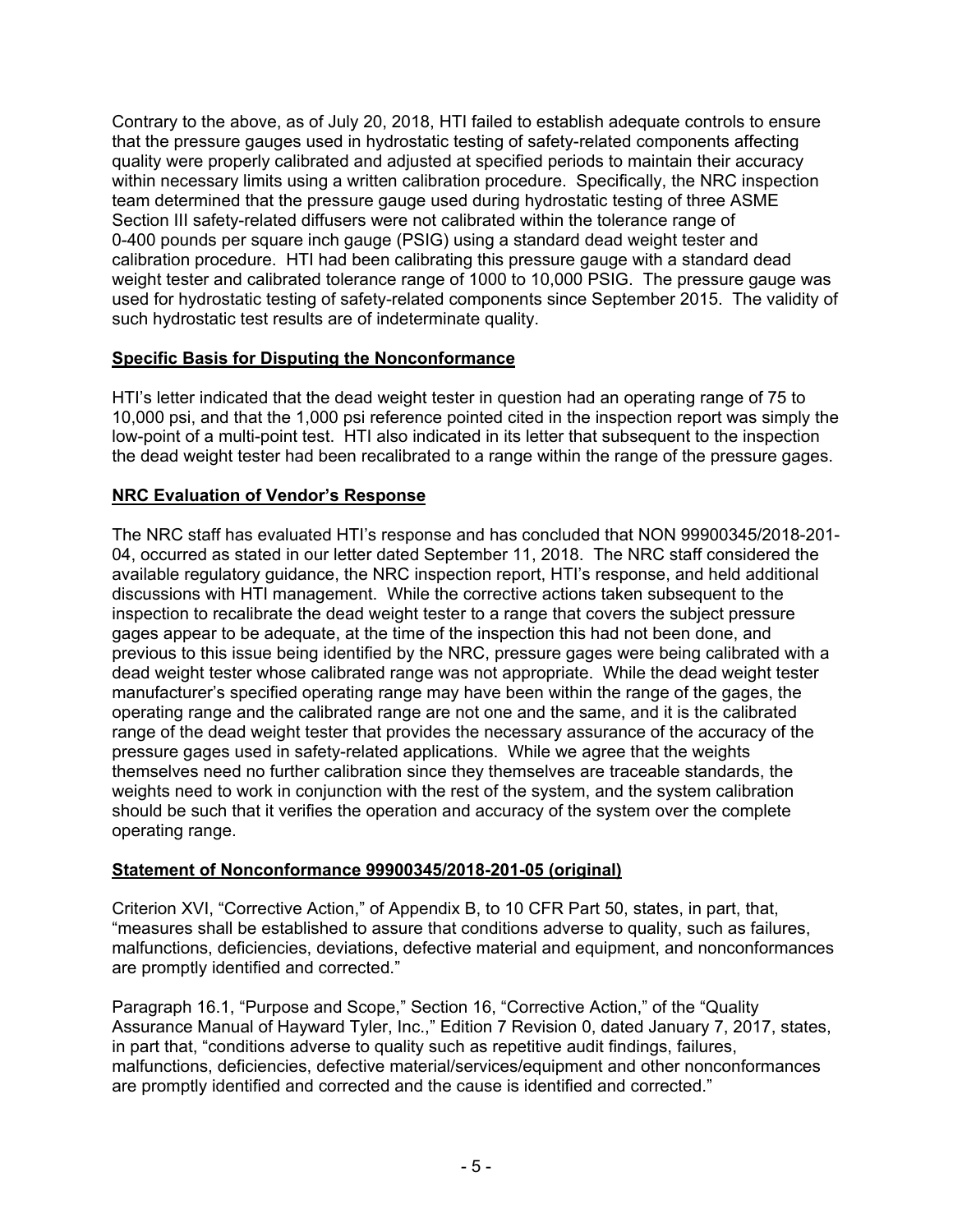Contrary to the above, as of July 20, 2018, HTI failed to promptly identify and correct conditions adverse to quality. Specifically, the corrective actions that were implemented by HTI to address the findings in the 2001 NRC Inspection Report 99900345/2001-201 were ineffective. As a result of the ineffective corrective actions, the NRC inspection team identified the following similar examples:

- 1. HTI did not ensure that verification of the suitability of material to be used in a safety-related application was verified;
- 2. The QA director was not independent of work being inspected; and
- 3. Weld material issued from weld storage by welders for use on safety-related components was not adequately confirmed by Quality Assurance or a Quality Control Inspector.

# **Specific Basis for Disputing the Nonconformance**

For Example 1 of NON 999000345/2018-201-05, see the NRC staff's response to Example 2 of NON 99900345/2018-201-03 (above). For Example 2 of NON 999000345-2018-201-05, HTI's letter provided rational as to why HTI believes that the examples cited in the inspection report did not constitute a lack of independence between quality assurance personnel and those actually performing the work. For Example 3 of NON 999000345/2018-201-05, HTI's letter explained why HTI believes that weld material was in fact being properly controlled and that all weld material being utilized for safety-related work was verified as acceptable by quality control prior to use.

# **NRC Evaluation of Vendor's Response**

The NRC staff considered available regulatory guidance, the NRC inspection report, HTI's response, and held additional discussions with HTI management. With regard to Example 1 of NON 99900345/2018-201-05, see the NRC staff's evaluation provided in Example 2 of NON 99900345/2018-201-03, as to why we believe the NON occurred as stated in our letter dated September 11, 2018.

With regard to Example 2 of NON 99900345/2018-201-05, the NRC staff has evaluated HTI's response and has concluded that a lack of independence between the quality assurance personnel and those actually performing the work did not occur. Additionally, for Example 3 of NON 99900345/2018-201-05, the NRC staff agrees that the inspectors did not specifically identify any examples where weld material was being verified after the work was done and that the material verification can be performed at any time prior to the commencement of the weld activities, provided that proper material controls are in place.

Based upon the explanation provided in your letter of October 11, 2018, and supplemental information gathered after the inspection, we agree that for two of the three examples discussed in NON 99900345/2018-201-05, a nonconformance associated with Criterion XVI of Appendix B to 10 CFR Part 50 did not occur. Consequently, this NON has been revised (Enclosure 2).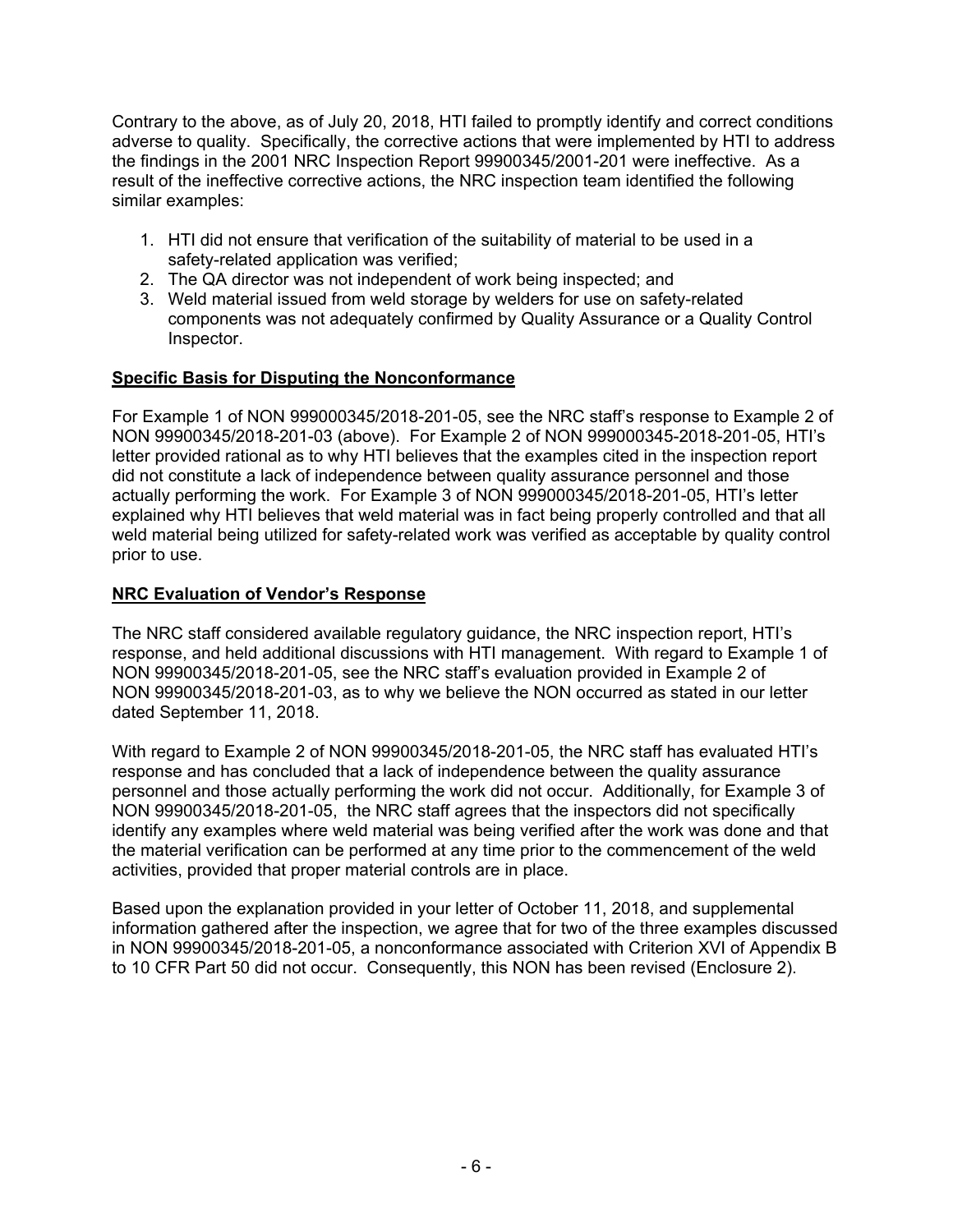#### **NOTICE OF NONCONFORMANCE (REVISED)**

Hayward Tyler, Inc. Docket No. 99900345 480 Roosevelt Hwy. Report No. 2018-201 Colchester, VT 05446

Based on the results of a U.S. Nuclear Regulatory Commission (NRC) inspection conducted at the Hayward Tyler, Inc. (hereafter referred to as HTI) facility in Colchester, VT, from July 16, 2018 through July 20, 2018, HTI did not conduct certain activities in accordance with NRC requirements that were contractually imposed upon HTI by its customers or NRC licensees:

A. Control of Purchased Material, Equipment, and Services:

Criterion VII, "Control of Purchased Material, Equipment, and Services" of Appendix B, "Quality Assurance Criteria for Nuclear Power Plants and Fuel Reprocessing Plants," to Title 10 of the *Code of Federal Regulations* (10 CFR) Part 50, "Domestic Licensing of Production and Utilization Facilities," states, in part that, "Measures shall be established to assure that purchased material, equipment and services, whether purchased directly or through contractors and subcontractors, conform to the procurement documents. These measures shall include provisions, as appropriate, for source evaluation and selection, objective evidence of quality furnished by the contractor or subcontractor, inspection at the contractor or subcontractor source, and examination of products upon delivery."

Subsection NCA-3842.2, "Evaluation of the Qualified Material Organization's Program by Certified Material Organizations of Certificate Holders," of Section III, "Rules for Construction of Nuclear Facility Components," of the American Society of Mechanical Engineers (ASME) Boiler & Pressure Vessel (B&PV) Code 2015 Edition, states, in part that, "Evaluation of a Material Organization's Quality System Program by parties other than the Society, as provided by NCA-3820(b), shall be performed in accordance with the requirements of (a) through (i) below […] (b). The Quality System Manual (NCA-4253.1) shall be the party's guide for surveying and auditing the qualified Material Organization's continued compliance with the accepted Quality System Program.

Subsection NCA-4253.1, "Quality System Manual," in Section III of the ASME B&PV Code, 2015 Edition, states, in part that, "The Quality Program shall be described and summarized in a Quality System Manual that shall be a major basis for demonstration of compliance with the rules of this Section."

Contrary to the above, as of July 20, 2018, HTI failed to establish adequate measures for source evaluation and selection of contractors and subcontractors to ensure that purchased material, equipment, and services conformed to procurement documents. Specifically, the NRC inspection team determined that HTI failed to adequately qualify a material organization (MO) (i.e., castings) as an approved supplier in accordance with the requirements of NCA-3842.2. The NRC inspection team identified several instances in which the audit checklist did not provide sufficient objective evidence to support the conclusion that the MO had met the controls and applicable requirements of subsection NCA-3850, "Quality System Program Requirements."

This issue has been identified as Nonconformance 99900345/2018-201-01.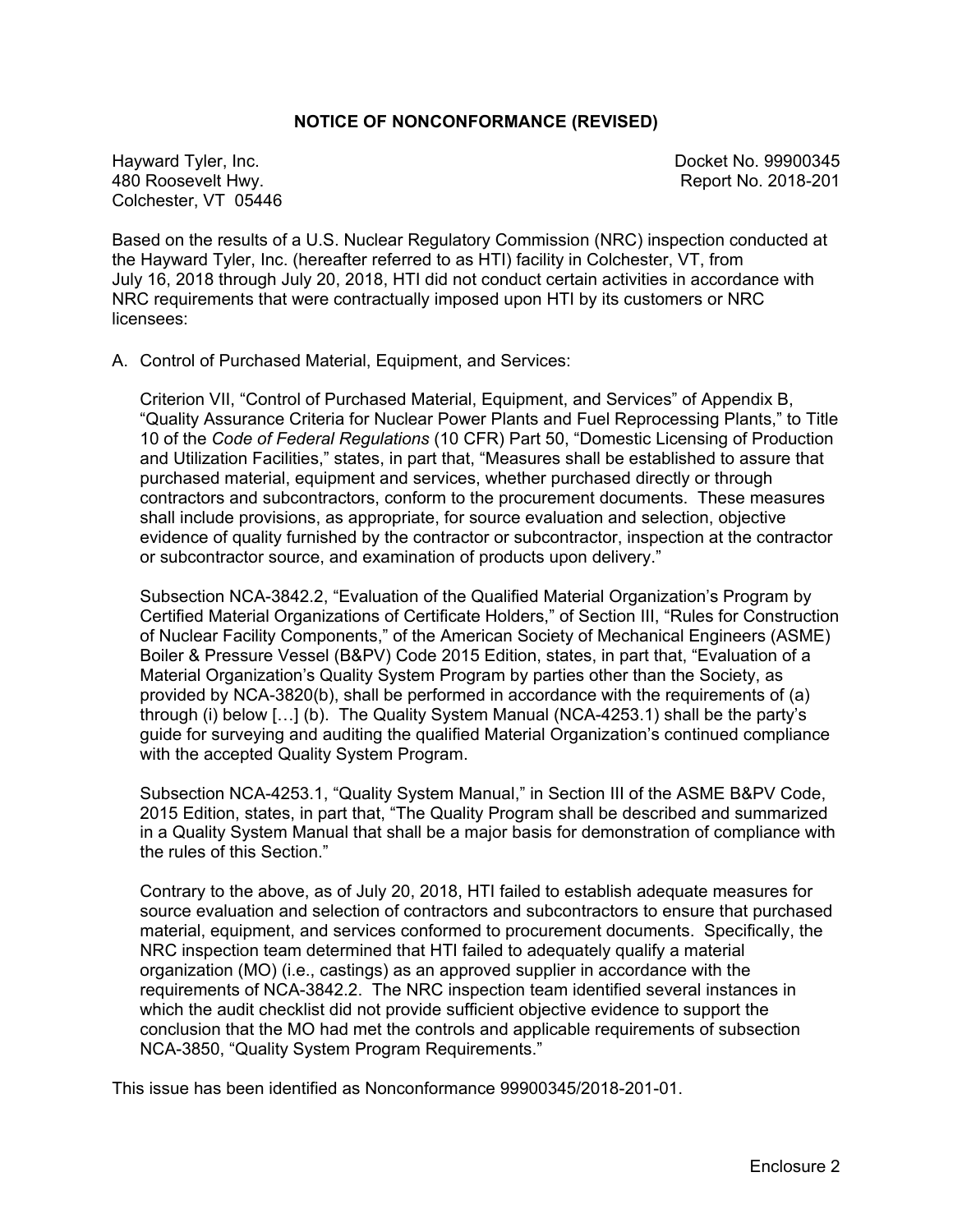#### B. Procurement Document Control:

Criterion IV "Procurement Document Control," states, in part that, "Measures shall be established to assure that applicable regulatory requirements, design bases, and other requirements which are necessary to assure adequate quality are suitably included or referenced in the documents for procurement of material, equipment, and services, whether by the applicant or by its contractors or subcontractors."

Contrary to the above, as of July 20, 2018, HTI failed to include the applicable regulatory requirements in its safety-related procurement documents for material and services procured as basic components to safety-related equipment which is necessary to ensure that adequate quality assurance is suitably included or referenced. Specifically, HTI did not impose the requirements of Appendix B to 10 CFR Part 50 in its safety-related procurement documents for materials and services procured as basic components. Procurement documents for basic components shall specify compliance with the requirements of Appendix B to 10 CFR Part 50 to ensure that adequate quality assurance is applied and passed down to the sub-suppliers.

This issue has been identified as Nonconformance 99900345/2018-201-02.

C. Control of Purchased Material, Equipment, and Services

Criterion VII, "Control of Purchased Material, Equipment, and Services," of Appendix B to 10 CFR Part 50, states, in part that, "Measures shall be established to assure that purchased material, equipment, and services, whether purchased directly or through contractors and subcontractors, conform to the procurement documents. These measures shall include provisions, as appropriate, for source evaluation and selection, objective evidence of quality furnished by the contractor or subcontractor, inspection at the contractor or subcontractor source, and examination of products upon delivery."

Contrary to the above, as of July 20, 2018, HTI failed to establish measures to assure that services, whether purchased directly or through contractors and subcontractors, conform to the procurement documents. Specifically, the NRC inspectors determined that:

- 1. HTI performed limited-scope audits of its commercial supplier's QA program rather than commercial-grade surveys, to verify how the identified critical characteristics were controlled, specific to the service procured (i.e., machining services).
- 2. HTI procured welding material from a commercial supplier in October 2017 and used the commercial welding material in safety-related applications without reviewing the suitability of the material or assuring that the material conformed to the purchase requirements of the customer.

This issue has been identified as Nonconformance 99900345/2018-201-03.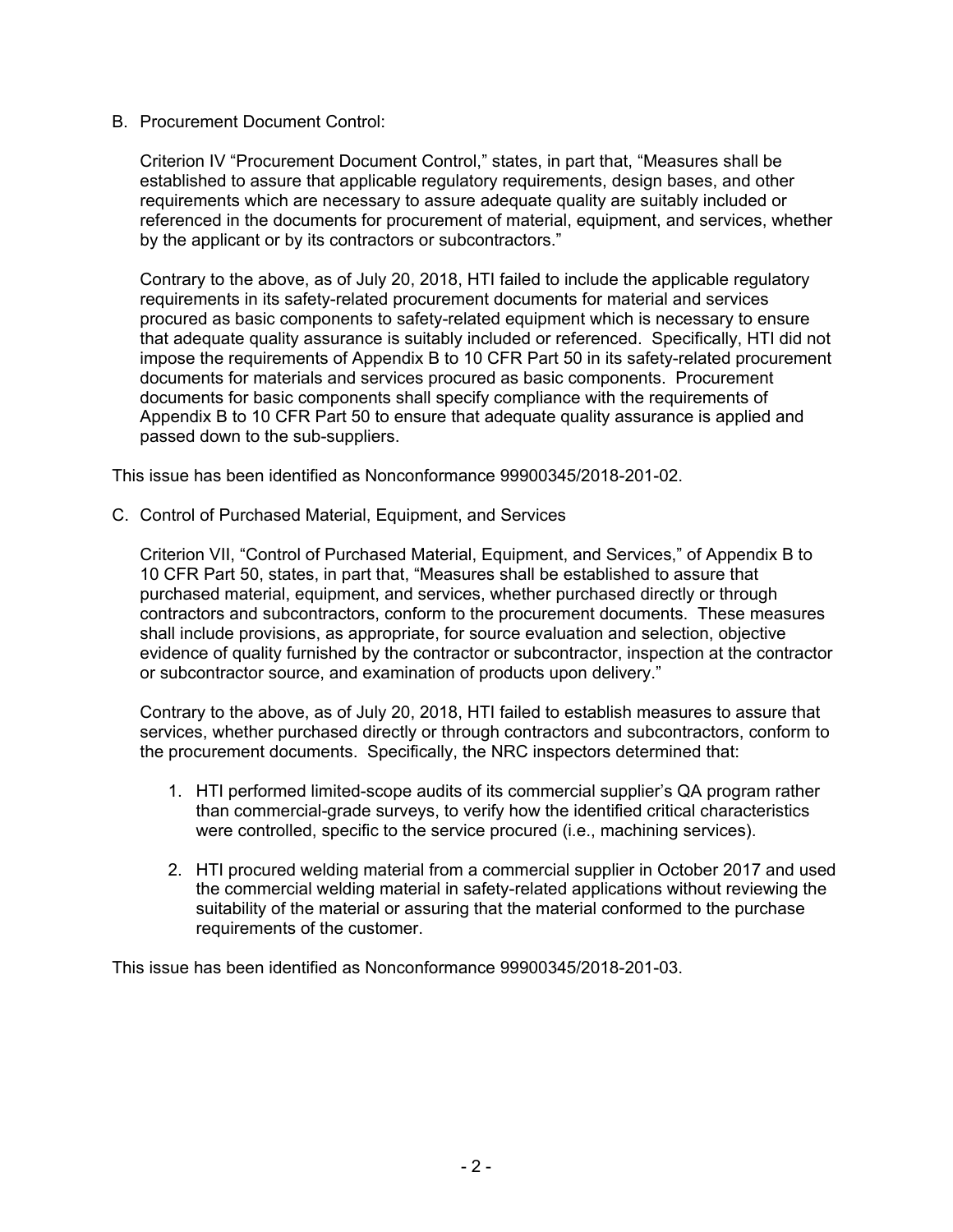#### D. Control of Measuring and Test Equipment

Criterion XII, "Control of Measuring and Test Equipment," of Appendix B to 10 CFR Part 50, states, in part that, "measures shall be established to assure that tools, gages, instruments, and other measuring and testing devices used in activities affecting quality are properly controlled, calibrated, and adjusted at specified periods to maintain accuracy within necessary limits."

Criterion V, "Instructions, Procedures, and Drawings," of Appendix B to 10 CFR Part 50, states, "Activities affecting quality shall be prescribed by documented instructions, procedures, or drawings, of a type appropriate to the circumstances and shall be accomplished in accordance with these instructions, procedures, or drawings. Instructions, procedures, or drawings shall include appropriate quantitative or qualitative acceptance criteria for determining that important activities have been satisfactorily accomplished."

HTI's Quality Assurance Manual Section 12, "Control of Measuring and Test Equipment," Subsection 12.3 states in part that, "calibration activities will be performed in accordance with written procedures prepared by the QC [Quality Control] inspector and reviewed and approved by the Quality Assurance Director (QAD). These procedures include the basis and method of calibration, allowable tolerance and other controls that assure that M&TE [measuring and test equipment] is properly adjusted at specified period of use intervals." Further, it states, "Pressure gauges used for hydrostatic test will be calibrated against a standard dead weight tester before each test or series of tests. A series is that group of tests using the same gauge, which is conducted within a period not exceeding two weeks. Analog type gauges will have a range of not less than 1½ times nor more than 4 times the test pressure."

Contrary to the above, as of July 20, 2018, HTI failed to establish adequate controls to ensure that the pressure gauges used in hydrostatic testing of safety-related components affecting quality were properly calibrated and adjusted at specified periods to maintain their accuracy within necessary limits using a written calibration procedure. Specifically, the NRC inspection team determined that the pressure gauge used during hydrostatic testing of three ASME Section III safety-related diffusers were not calibrated within the tolerance range of 0-400 pounds per square inch gauge (PSIG) using a standard dead weight tester and calibration procedure. HTI had been calibrating this pressure gauge with a standard dead weight tester and calibrated tolerance range of 1000 to 10,000 PSIG. The pressure gauge was used for hydrostatic testing of safety-related components since September 2015. The validity of such hydrostatic test results are of indeterminate quality.

This issue has been identified as Nonconformance 99900345/2018-201-04.

E. Corrective Action

Criterion XVI, "Corrective Action," of Appendix B, to 10 CFR Part 50, states in part that, "measures shall be established to assure that conditions adverse to quality, such as failures, malfunctions, deficiencies, deviations, defective material and equipment, and nonconformances are promptly identified and corrected."

Paragraph 16.1, "Purpose and Scope," Section 16, "Corrective Action," of the "Quality Assurance Manual of Hayward Tyler, Inc.," Edition 7 Revision 0, dated January 7, 2017, states, in part that, "conditions adverse to quality such as repetitive audit findings, failures,